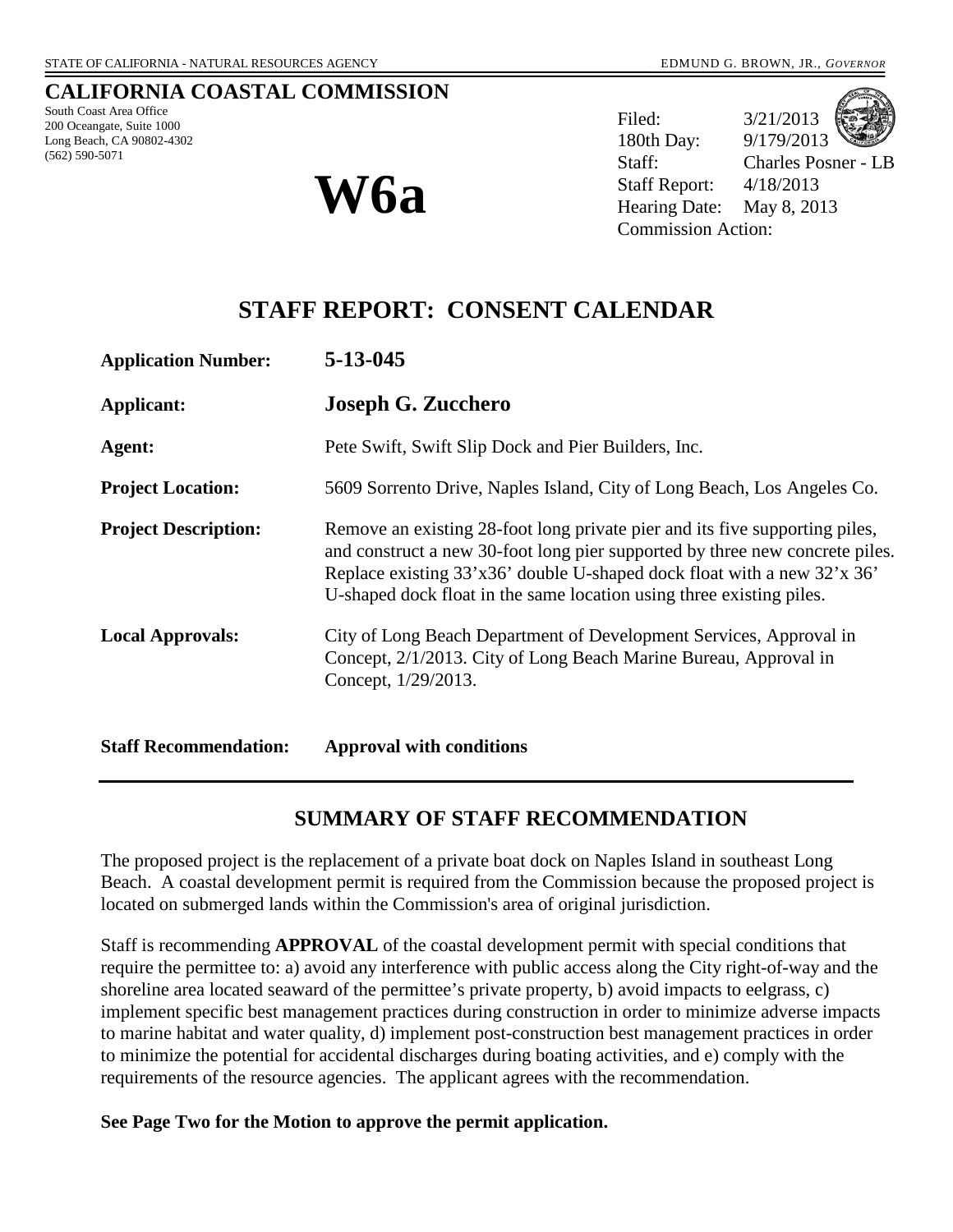# **TABLE OF CONTENTS**

# **EXHIBITS**

Exhibit 1 – Long Beach, CA Map Exhibit 2 – Project Location Map Exhibit 3 – Existing Site Plan Exhibit 4 – Proposed Site Plan

# **I. MOTION AND RESOLUTION**

**Motion:** *"I move that the Commission approve the coastal development permit applications included on the consent calendar in accordance with the staff recommendations."*

Staff recommends a **YES** vote. Passage of this motion will result in approval of all the permits included on the consent calendar. An affirmative vote by a majority of the Commissioners present is needed to pass the motion.

## **Resolution:**

*The Commission hereby approves a coastal development permit for the proposed development and adopts the findings set forth below on grounds that the development as conditioned will be in conformity with the policies of Chapter 3 of the Coastal Act and will not prejudice the ability of the local government having jurisdiction over the area to prepare a Local Coastal Program conforming to the provisions of Chapter 3 of the Coastal Act. Approval of the permit complies with the California Environmental Quality Act because either 1) feasible mitigation measures and/or alternatives have been incorporated to substantially lessen any significant adverse effects of the development on the environment, or 2) there are no further feasible mitigation measures or alternatives that would substantially lessen any significant adverse impacts of the development on the environment.*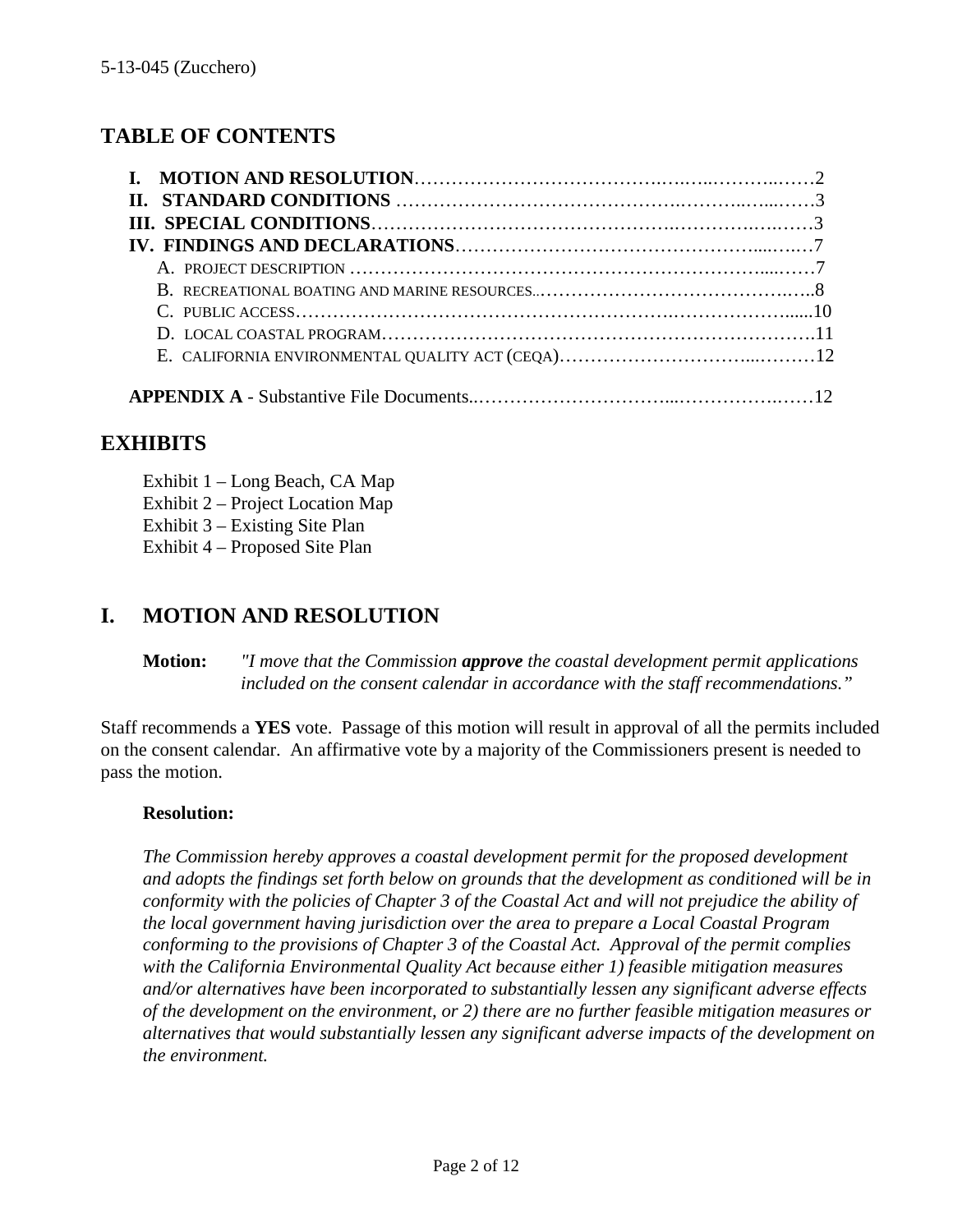# **II. STANDARD CONDITIONS**

This permit is granted subject to the following standard conditions:

- **1. Notice of Receipt and Acknowledgment.** The permit is not valid and development shall not commence until a copy of the permit, signed by the permittee or authorized agent, acknowledging receipt of the permit and acceptance of the terms and conditions, is returned to the Commission office.
- **2. Expiration.** If development has not commenced, the permit will expire two years from the date on which the Commission voted on the application. Development shall be pursued in a diligent manner and completed in a reasonable period of time. Application for extension of the permit must be made prior to the expiration date.
- **3. Interpretation.** Any questions of intent or interpretation of any condition will be resolved by the Executive Director or the Commission.
- **4. Assignment.** The permit may be assigned to any qualified person, provided assignee files with the Commission an affidavit accepting all terms and conditions of the permit.
- **5. Terms and Conditions Run with the Land.** These terms and conditions shall be perpetual, and it is the intention of the Commission and the permittee to bind all future owners and possessors of the subject property to the terms and conditions.

# **III. SPECIAL CONDITIONS**

This permit is granted subject to the following special conditions:

- **1. Permit Compliance**. The permitted use of the approved development is for boating related uses only. All development must occur in strict compliance with the proposal as set forth in the application for permit, subject to any special conditions. Any deviation from the approved plans must be submitted for review by the Executive Director to determine whether an amendment to this coastal development permit is required.
- **2. Public Access To and Along the Waterway**. Coastal Development Permit 5-13-045 does not authorize any use or development in the City right-of-way located seaward (north) of the permittee's private property. Except for the temporary disruptions that may occur during the completion of the permitted development, the permittee shall not obstruct or interfere with public access along the City right-of-way and the shoreline area located seaward of the permittee's private property. The permittee shall maintain the City right-of-way consistent with the final plans approved pursuant to Coastal Development Permit 5-12-088 (City of Long Beach) and free of any obstructions to public access.
- **3. Eelgrass Survey and Mitigation Plan. A. Pre Construction Eelgrass Survey**. Prior to commencement of any disturbance of the intertidal or subtidal areas authorized under this coastal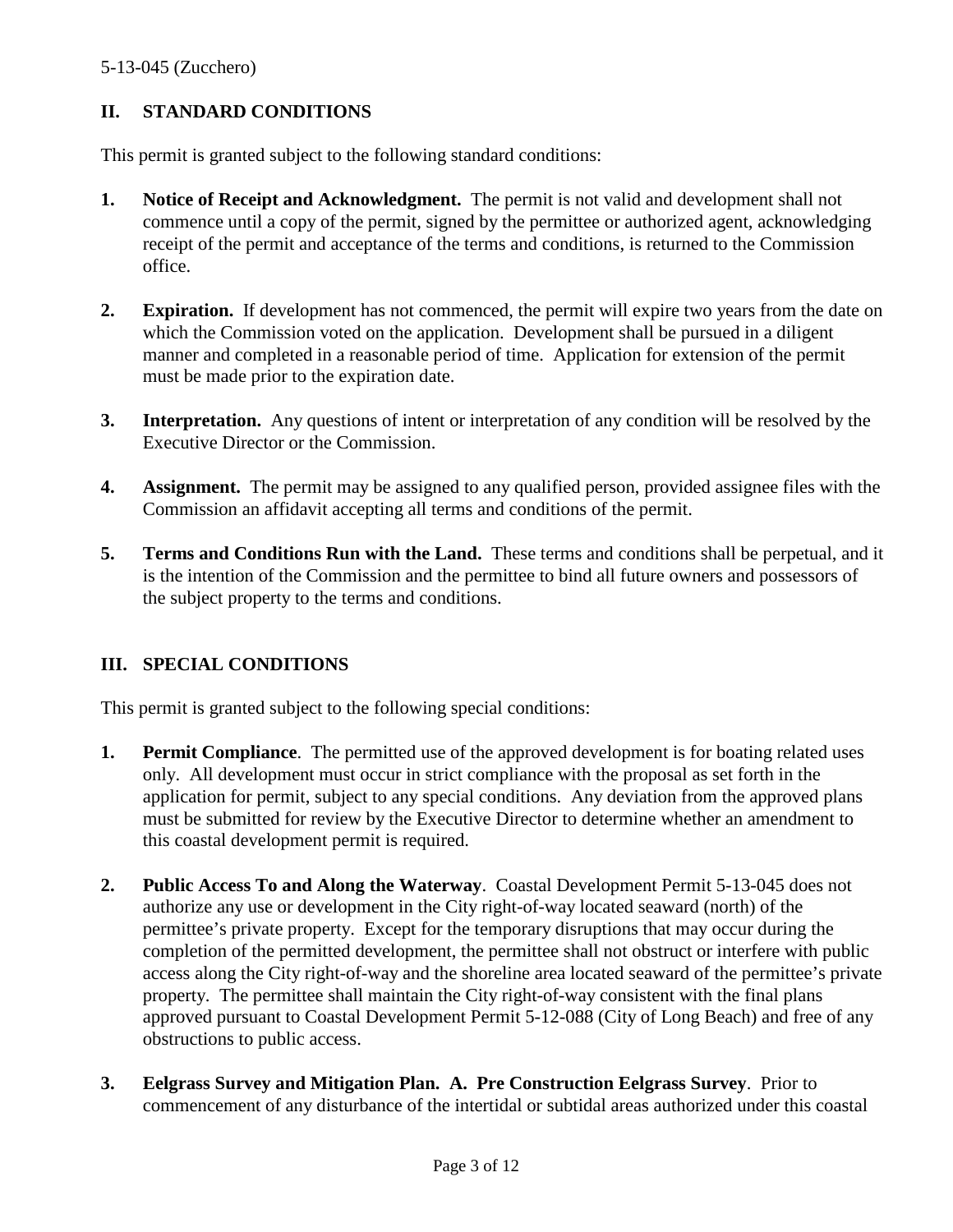development permit, a valid pre-construction eelgrass (*Zostera marina*) survey shall be completed during the period of active growth of eelgrass (typically March through October). The preconstruction survey shall be completed prior to the beginning of dredging and pier construction and shall be valid until the next period of active growth. The survey shall be prepared in full compliance with the "Southern California Eelgrass Mitigation Policy" Revision 8 (except as modified by this special condition) adopted by the National Marine Fisheries Service and shall be prepared in consultation with the California Department of Fish and Game. The permittee shall submit the eelgrass survey for the review and approval of the Executive Director within five (5) business days of completion of each eelgrass survey and in any event no later than fifteen (15) business days prior to commencement of any disturbance of the lagoon intertidal or subtidal areas.

**B. Post Construction Eelgrass Survey.** If any eelgrass is identified in the project area by the survey required in Section A of this condition above, within one month after the conclusion of construction, the permittee shall survey the project site to determine if any eelgrass was adversely impacted. The survey shall be prepared in full compliance with the "Southern California Eelgrass Mitigation Policy" Revision 8 (except as modified by this special condition) adopted by the National Marine Fisheries Service and shall be prepared in consultation with the California Department of Fish and Game. The permittee shall submit the post-construction eelgrass survey for the review and approval of the Executive Director within thirty (30) days after completion of the survey. If any eelgrass has been impacted, the permittee shall replace the impacted eelgrass at a minimum 1.2:1 ratio on-site, or at an approved location in Alamitos Bay, in accordance with the Southern California Eelgrass Mitigation Policy. All impacts to eelgrass habitat shall be mitigated at a minimum ratio of 1.2:1 (mitigation:impact). The exceptions to the required 1.2:1 mitigation ratio found within SCEMP shall not apply. Implementation of mitigation shall require an amendment to this permit or a new coastal development permit unless the Executive Director determines that no amendment or new permit is required.

- **4. Caulerpa Taxifolia (Toxic Algae) Pre-Construction Survey.** The permittee shall undertake a survey of the project area to determine the presence of the invasive alga *Caulerpa taxifolia,* as follows:
	- A. Not earlier than ninety days nor later than thirty days prior to commencement or recommencement of any disturbance of the intertidal or subtidal areas authorized under this coastal development permit, the permittee shall undertake a survey of the project area and a buffer area at least ten meters beyond the project area to determine the presence of the invasive alga *Caulerpa taxifolia*. The survey shall include a visual examination of the substrate.
	- B. The survey protocol shall be prepared in consultation with the Regional Water Quality Control Board, the California Department of Fish and Game, and the National Marine Fisheries Service.
	- C. Within five business days of completion of the survey, the permittee shall submit the survey for the review and approval of the Executive Director; and to the Surveillance Subcommittee of the Southern California Caulerpa Action Team (SCCAT). The SCCAT Surveillance Subcommittee may be contacted through William Paznokas, California Department of Fish & Game (858/467-4218) or Robert Hoffman, National Marine Fisheries Service (562/980-4043).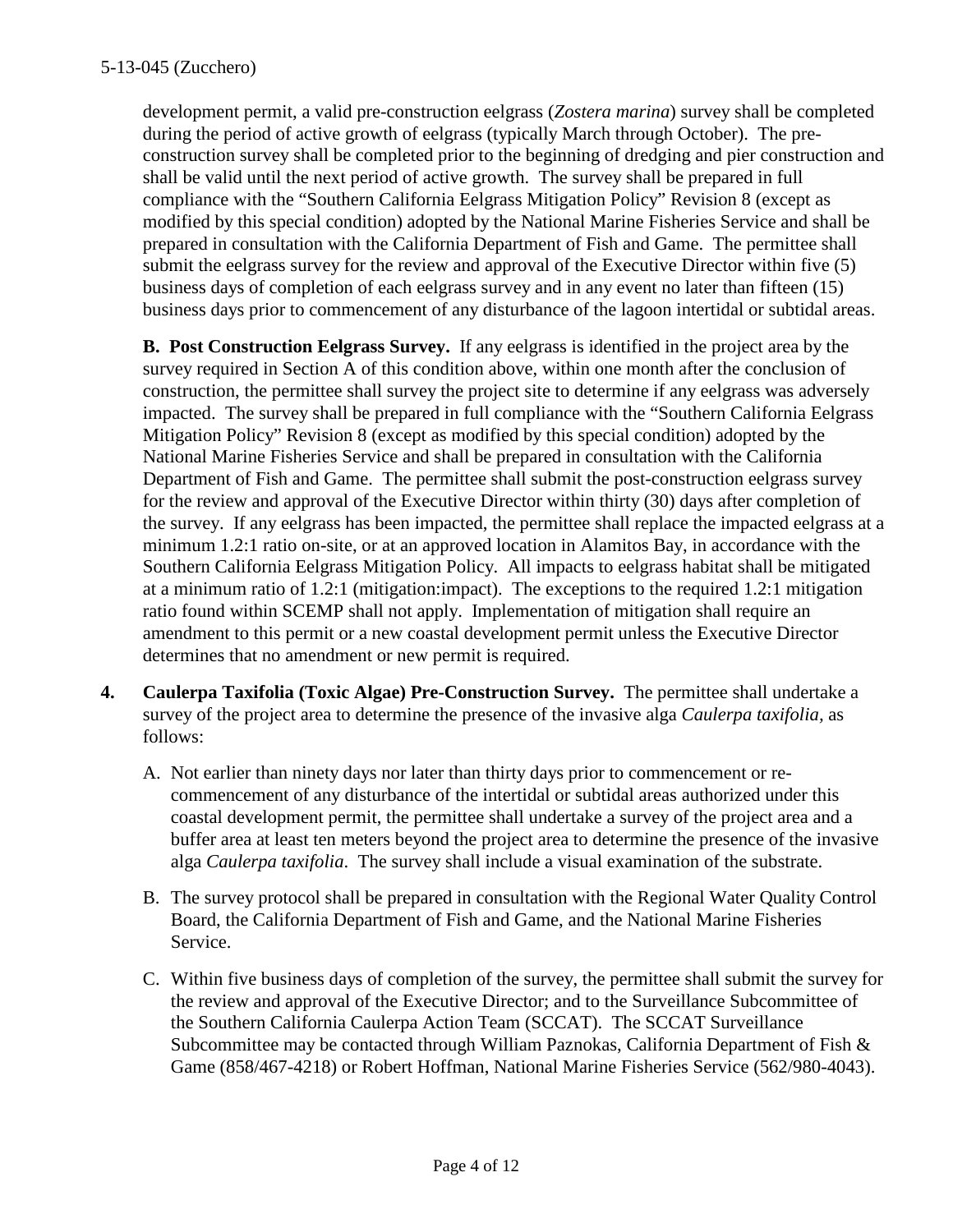- D. If *Caulerpa taxifolia* is found within the project or buffer areas, the permittee shall not proceed with the project until 1) the permittee provides evidence to the Executive Director that all *C. taxifolia* discovered within the project and/or buffer area has been eliminated in a manner that complies with all applicable governmental approval requirements, including but not limited to those of the California Coastal Act, or 2) the permittee has revised the project to avoid any contact with *C. taxifolia*. No revisions to the project shall occur without a Coastal Commission approved amendment to this coastal development permit unless the Executive Director determines that no amendment is legally required.
- **5. Construction Responsibilities and Debris Removal.** By acceptance of this permit, the permittee agrees to implement the proposed construction best management practices (BMPs) listed below:
	- A. Any wood treatment used shall conform with the specifications of the American Wood Preservation Association for saltwater use. Wood treated with Creosote, CCA (Chromated Copper Arsenate), ACA (Ammoniacal Copper Arsenate) or ACZA (Ammoniacal Copper Zinc Arsenate) is prohibited. Treated timber shall be free of chromium and arsenic and completely sealed in epoxy resin. No exposed wood shall be used where it could come into contact with the water.
	- B. No construction materials, equipment, debris, or waste shall be placed or stored where it may be subject to wave, wind, or rain erosion and dispersion.
	- C. Machinery or construction materials not essential for project improvements are prohibited at all times in the subtidal or intertidal zones.
	- D. Silt curtains shall be utilized to control turbidity during placement of all piles.
	- E. Eelgrass shall not be disturbed. Anchors shall not be placed in eelgrass areas.
	- F. Floating booms shall be used to contain debris discharged into coastal waters and any debris discharged shall be removed as soon as possible but no later than the end of each day.
	- G. Divers shall recover non-buoyant debris discharged into coastal waters as soon as possible after loss.
	- H. Erosion control/sedimentation Best Management Practices (BMPs) shall be used to control sedimentation impacts to coastal waters during construction. BMPs shall include, but are not limited to: placement of sand bags around drainage inlets to prevent runoff/sediment transport into the bay and a pre-construction meeting to review procedural and BMP guidelines.
	- I. Any and all construction material and debris shall be removed from the site within ten days of completion of construction and disposed of at an appropriate location. If the disposal site is located within the coastal zone, a coastal development permit or an amendment to this permit shall be required before disposal can take place.
	- J. At the end of the construction period, the permittee shall inspect the project area and ensure that no debris, trash or construction material has been left on the shore or in the water, and that the project has not created any hazard to navigation.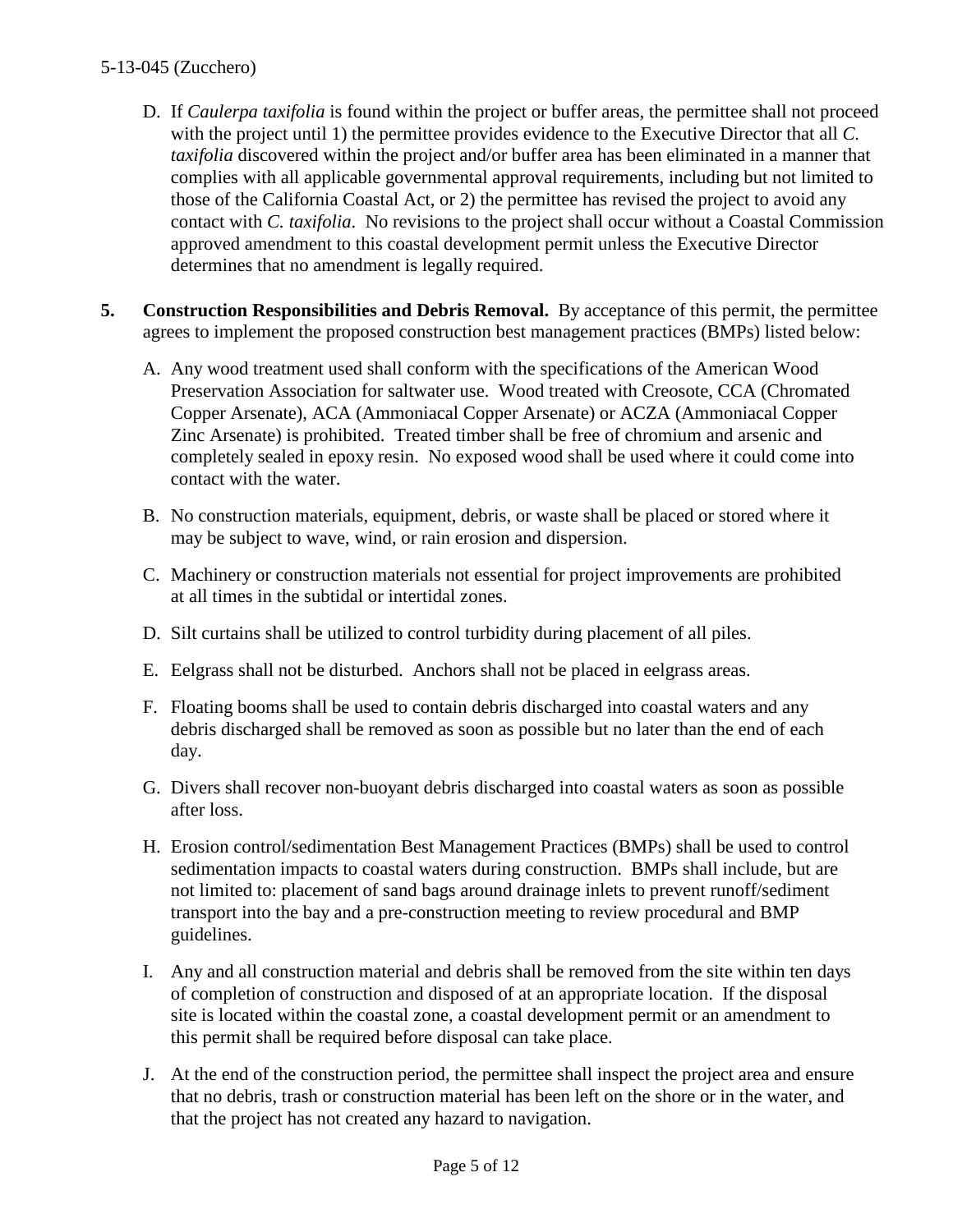- **6. Best Management Practices (BMP) Program**. By acceptance of this permit, the applicant agrees that the long-term water-borne berthing of boat(s) in the approved dock and/or boat slip will be managed in a manner that protects water quality pursuant to the implementation of the following BMPs.
	- A. Boat Cleaning and Maintenance Measures:
		- 1. In-water top-side and bottom-side boat cleaning shall minimize the discharge of soaps, paints and debris.
		- 2. In-the-water hull scraping or any process that occurs under water that results in the removal of paint from boat hulls is prohibited. Only detergents and cleaning components that are designated by the manufacturer as phosphate-free and biodegradable shall be used, and only minimal amounts shall be used.
		- 3. The applicant shall minimize the use of detergents and boat cleaning and maintenance products containing ammonia, sodium hypochlorite, chlorinated solvents, petroleum distillates or lye.
	- B. Solid and Liquid Waste Management Measures:

All trash, recyclables, and hazardous wastes or potential water contaminants, including old gasoline or gasoline with water, absorbent materials, oily rags, lead acid batteries, anti-freeze, waste diesel, kerosene and mineral spirits shall be disposed of in a proper manner and shall not at any time be disposed of in the water or gutter.

C. Petroleum Control Management Measures:

Oil absorbent materials should be examined at least once a year and replaced as necessary. The applicant shall recycle the materials, if possible, or dispose of them in accordance with hazardous waste disposal regulations. The boaters shall regularly inspect and maintain engines, seals, gaskets, lines and hoses in order to prevent oil and fuel spills. Boaters are also encouraged to use preventive engine maintenance, oil absorbents, bilge pump-out services, or steam cleaning services as much as possible to clean oily bilge areas. Bilges shall be cleaned and maintained. The use of detergents or soaps that can be discharged by bilge pumps is prohibited.

**7. Resource Agencies**. The permittee shall comply with all requirements, requests and mitigation measures from the California Department of Fish and Game, Regional Water Quality Control Board, U.S. Army Corps of Engineers, and the U.S. Fish and Wildlife Service with respect to preservation and protection of water quality and marine environment. Any change in the approved project that may be required by the above-stated agencies shall be submitted to the Executive Director in order to determine if the proposed change shall require a permit amendment pursuant to the requirements of the Coastal Act and the California Code of Regulations.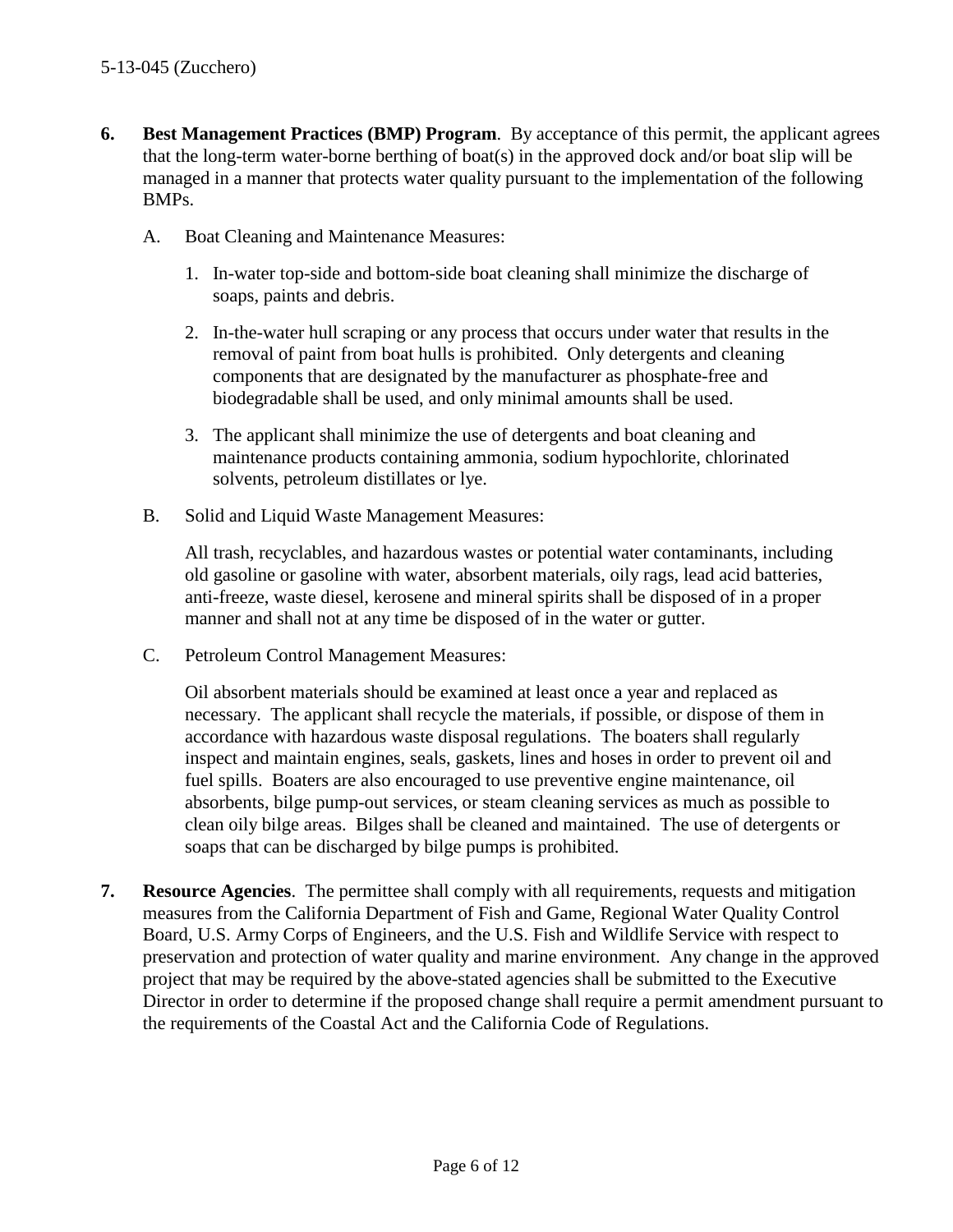# **IV. FINDINGS AND DECLARATIONS**

## **A. PROJECT DESCRIPTION**

The proposed project is the replacement of a private residential boat dock on the northern shoreline of Naples Island in southeast Long Beach (See Exhibits). The existing 28-foot long pier and 33'x36' double U-shaped dock float will be removed, along with all five fourteen-inch diameter piles that support the existing pier (Exhibit #4).

The proposed new dock is comprised of a new thirty-foot long pier, supported by three new fourteeninch concrete T-piles, and a new 32'x 36' U-shaped dock float secured in place with three existing concrete piles (Exhibit #5). The new dock float is proposed to be placed in the same location as the old dock float. The proposed new pier includes a 14' x 10' pier deck, which is consistent with the pier deck size limitation imposed by the City and the Commission. The existing 3'x 24' gangway will be redecked and placed between the new pier deck and dock float. No dredging is proposed, and no new development is proposed in the City right-of-way located on the seaward (north) side of the permittee's private property.



Project Site: 5609 Sorrento Drive, Naples Island, City of Long Beach.

The proposed project is in Alamitos Bay, situated between the vertical concrete seawall and the City Pierhead Line (Exhibit #5). The proposed dock is associated with an adjacent single-family residence and is for boating recreation purposes. The proposed project will not interfere with public access. The proposed project avoids impacts to the eelgrass beds mapped in an October 22, 2012 survey (Preliminary Eelgrass Survey Report and Caulerpa Taxifolia Survey, 5609 E. Sorrento Drive, Long Beach, by Dive Works, October 22, 2012). The proposed project has received an "Approval in Concept" stamp from the City of Long Beach Department of Development Services and the City of Long Beach Marine Bureau.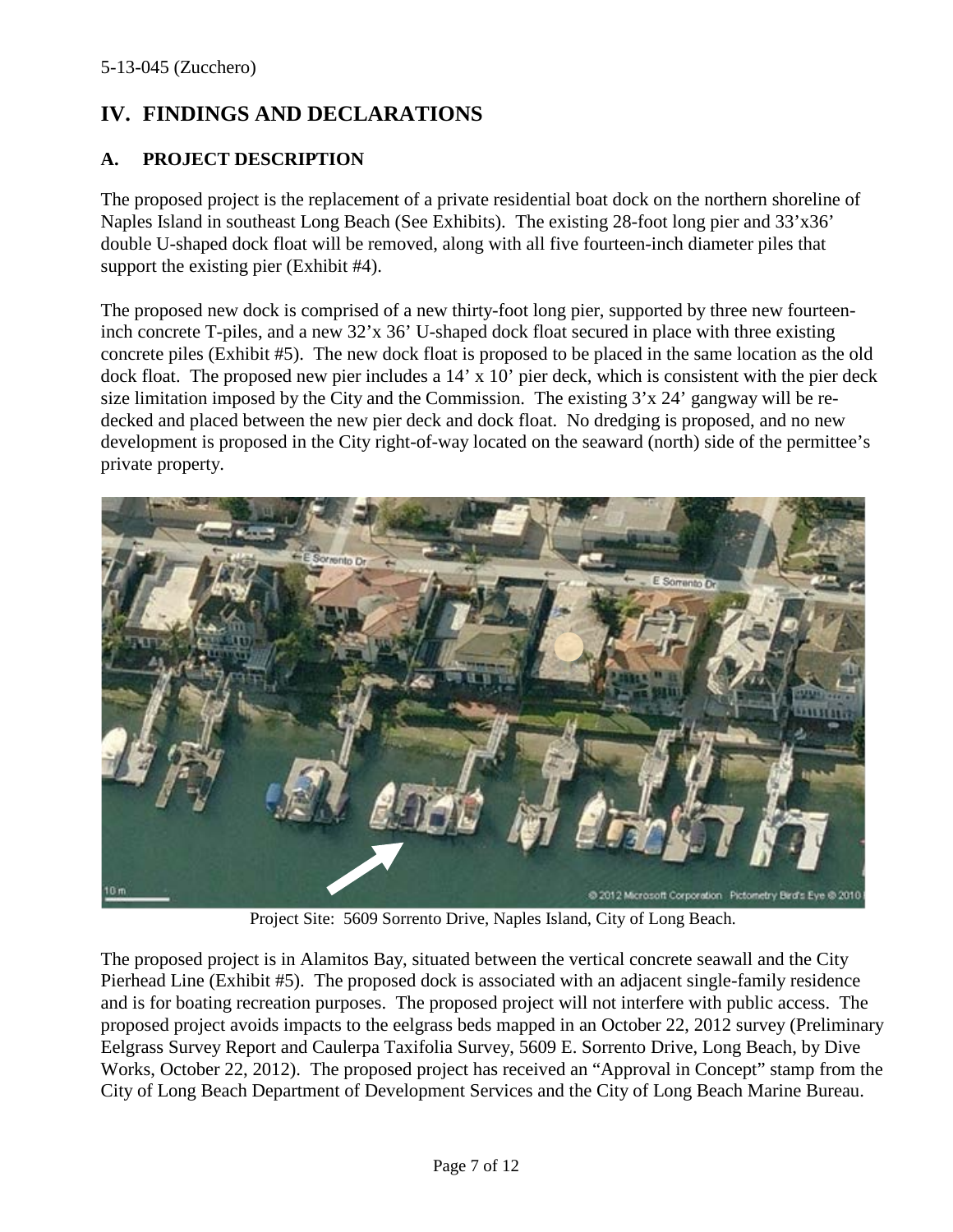## **B. RECREATIONAL BOATING AND MARINE RESOURCES**

The proposed project is located in coastal waters. The Coastal Act sets forth policies that encourage recreational boating while also requiring that marine resources and water quality be protected from adverse environmental effects.

#### Section 30224 of the Coastal Act states:

*Increased recreational boating use of coastal waters shall be encouraged, in accordance with this division, by developing dry storage areas, increasing public launching facilities, providing additional berthing space in existing harbors, limiting non-water-dependent land uses that congest access corridors and preclude boating support facilities, providing harbors of refuge, and by providing for new boating facilities in natural harbors, new protected water areas, and in areas dredged from dry land.*

#### Section 30230 of the Coastal Act states:

*Marine resources shall be maintained, enhanced, and where feasible, restored. Special protection shall be given to areas and species of special biological or economic significance. Uses of the marine environment shall be carried out in a manner that will sustain the biological productivity of coastal waters and that will maintain healthy populations of all species of marine organisms adequate for long-term commercial, recreational, scientific, and educational purposes.*

#### Section 30231 of the Coastal Act states:

*The biological productivity and the quality of coastal waters, streams, wetlands, estuaries, and*  lakes appropriate to maintain optimum populations of marine organisms and for the protection *of human health shall be maintained and, where feasible, restored through, among other means, minimizing adverse effects of waste water discharges and entrainment, controlling runoff, preventing depletion of ground water supplies and substantial interference with surface water flow, encouraging waste water reclamation, maintaining natural vegetation buffer areas that protect riparian habitats, and minimizing alteration of natural streams.*

#### Section 30233(a) of the Coastal Act states, in part:

*(a) The diking, filling, or dredging of open coastal waters, wetlands, estuaries, and lakes shall be permitted in accordance with other applicable provisions of this division, where there is no feasible less environmentally damaging alternative, and where feasible mitigation measures have been provided to minimize adverse environmental effects...(3) In open coastal waters, other than wetlands, including streams, estuaries, and lakes, new or expanded boating facilities and the placement of structural pilings for public recreational piers that provide public access and recreational opportunities.*

#### Section 30250 of the Coastal Act states:

*(a) New residential, commercial, or industrial development, except as otherwise provided in this division, shall be located within, contiguous with, or in close proximity to, existing developed areas able to accommodate it or, where such areas are not able to accommodate it,*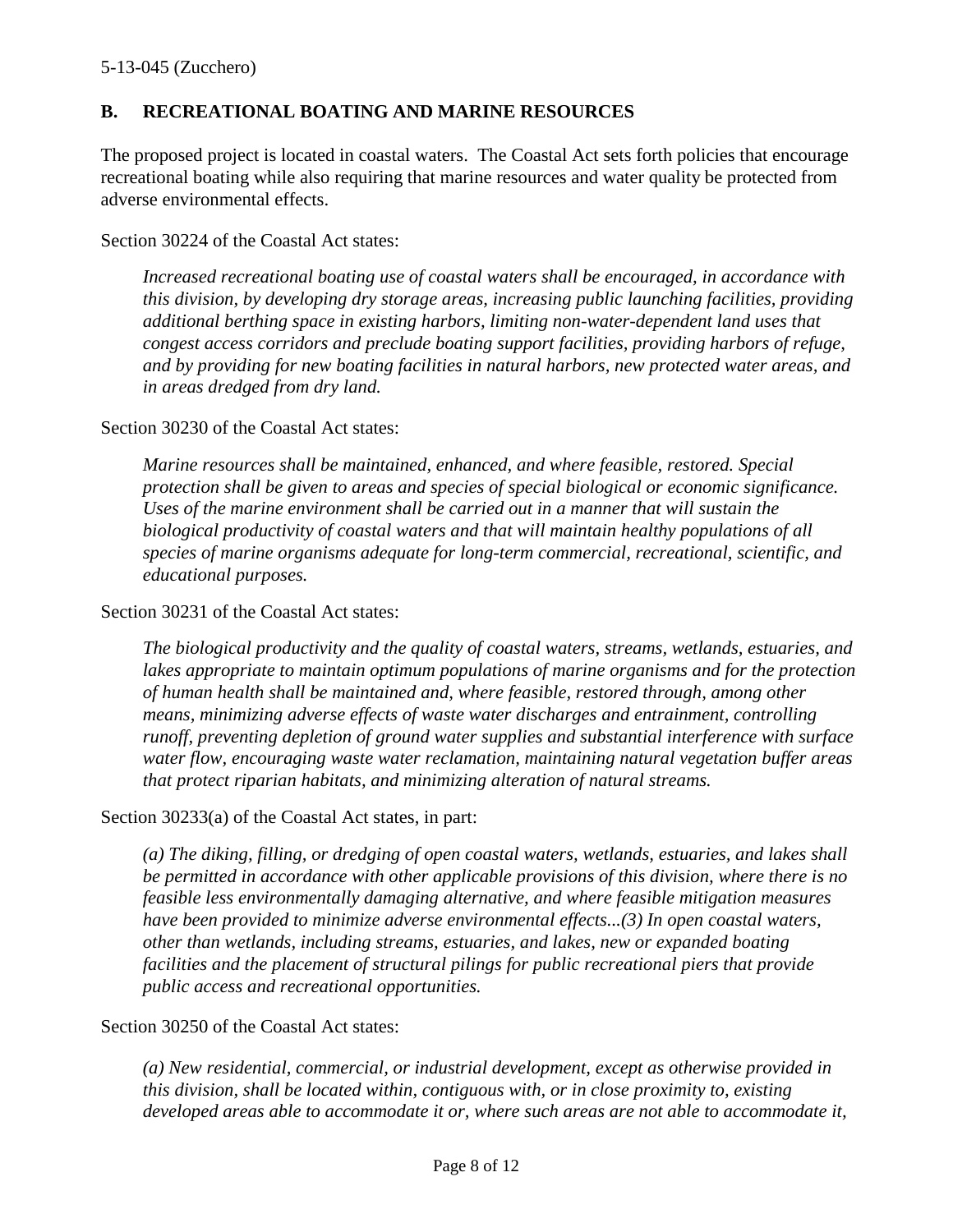*in other areas with adequate public services and where it will not have significant adverse effects, either individually or cumulatively, on coastal resources. In addition, land divisions, other than leases for agricultural uses, outside existing developed areas shall be permitted only where 50 percent of the usable parcels in the area have been developed and the created parcels would be no smaller than the average size of surrounding parcels.*

*(b) Where feasible, new hazardous industrial development shall be located away from existing developed areas.*

*(c) Visitor-serving facilities that cannot feasibly be located in existing developed areas shall be located in existing isolated developments or at selected points of attraction for visitors.*

The marine resource policies of the Coastal Act require that the proposed project, which is located in Alamitos Bay, shall be carried out in a manner that will sustain the biological productivity of coastal waters. The intertidal and subtidal areas of Alamitos Bay contain habitat areas which shall be protected from the adverse impacts of shoreline development. The permit is conditioned to protect these marine resources.

The applicant has provided a 2012 eelgrass survey which indicates that eelgrass beds exist on both sides of the proposed gangway, which is in the same location as the existing gangway (Preliminary Eelgrass Survey Report and Caulerpa Taxifolia Survey, 5609 E. Sorrento Drive, Long Beach, by Dive Works, October 22, 2012). No eelgrass was mapped in the area under the proposed pier, which is only submerged during high tides. No eelgrass was mapped in the area where the proposed dock float (and existing dock float) is located. A *Caulerpa* taxifolia survey was also conducted and the toxic algae were not found in the project area.

The proposed project will not impact the mapped eelgrass areas. The proposed pier, gangway and dock float have been sited to avoid shading of eelgrass beds. The proposed project will reduce the number of piles to six fourteen-inch piles (from eight fourteen-inch piles). Total water coverage area is also being reduced from 840 square feet to 820 square feet. The proposed 10'x 14' pier platform conforms to the size limit that the Commission has imposed on all piers in Alamitos Bay, and is not unnecessarily large. Finally, the proposed dock does not extend further into the channel than the existing dock, and it is within the pierhead line that protects the channel from encroachments. Thus, the proposed dock configuration conforms to the standards the Commission has found acceptable to limit the amount of open water coverage and minimize impacts to biological productivity associated with replacement of existing private boating facilities in Alamitos Bay. Therefore, as conditioned, the proposed project will not result in any significant adverse individual or cumulative effects to the bay bottom habitat and is consistent with Sections 30230 and 30250.

There is a possibility, however, that the eelgrass patches could expand at the project site before the commencement of development, given that the 2013 growing season commenced in March and the proposed development will not start until May 2013 at the soonest. Therefore, Special Condition Three requires that a new pre-construction eelgrass survey shall be completed during the period of active growth of eelgrass (March through October). Special Condition Four requires a new survey prior to commencement of construction to determine if the invasive alga *Caulerpa taxifolia* is present in the area. Special Condition Five prohibits the disturbance of eelgrass and requires the implementation of specific best management practices (BMPs) during construction. As conditioned, the proposed project will not adversely impact eelgrass beds and will not contribute to the dispersal of the invasive aquatic algae.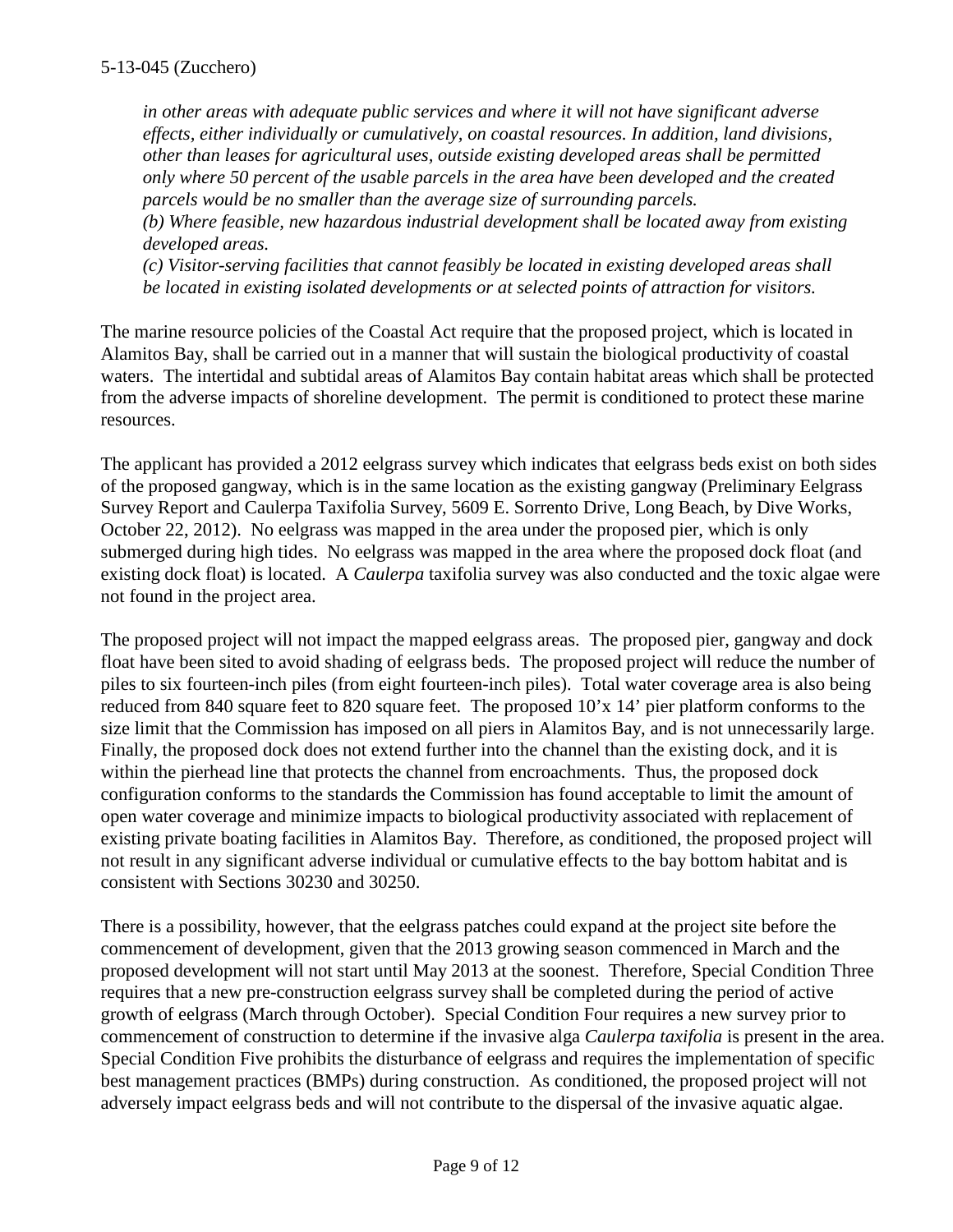Sections 30230 and 30231 of the Coastal Act protect water quality and biological of coastal waters. To reduce the potential for construction related impacts on water quality, the Commission imposes Special Conditions Five and Six requiring, but not limited to, the appropriate storage and handling of construction equipment and materials to minimize the potential of pollutants to enter coastal waters and for the use of on-going best management practices (BMPs) following construction. As conditioned, the proposed project conforms with Sections 30230 and 30231 of the Coastal Act.

Section 30233(a) of the Coastal Act restricts the placement of piles in open coastal waters, and requires that mitigation measures are provided to minimize adverse environmental effects. The proposed project includes the removal of five concrete piles, with only three piles needed for the proposed replacement pier; so the proposed project would result in a net reduction (two) in the number of piles. The proposed pier, with its three new support piles, is an allowable and encouraged marine related use. The proposed project is associated with the applicant's adjacent single family home, and is only for recreational boating purposes. The proposed project will provide recreational boating opportunities for the applicant and others. The project design includes the minimum-sized pilings and the minimum number of pilings necessary for structural stability. Disturbance of eelgrass is not permitted, and the permittee is required to implement specific Best Management Practices (BMPs) during pile-driving and construction. There is no feasible alternative or feasible mitigation measure which would substantially lessen the adverse effects of the proposed development. As conditioned, the proposed project is consistent with Section 30233(a) of the Coastal Act.

Special Condition Seven requires the permittee to comply with all requirements, requests and mitigation measures from the California Department of Fish and Game, Regional Water Quality Control Board, U.S. Army Corps of Engineers, and the U.S. Fish and Wildlife Service with respect to preservation and protection of water quality and marine environment. Therefore, as conditioned, the project is to be used solely for recreational boating purposes, will not adversely impact eelgrass beds, and will not contribute to the dispersal of the invasive aquatic algae, *Caulerpa taxifolia*. Therefore, the proposed project, as conditioned, conforms with Sections 30224, 30230, 30231 and 30233 of the Coastal Act.

# **C. PUBLIC ACCESS**

The public access and recreation policies of the Coastal Act require that maximum access and recreational opportunities shall be provided and that development shall not interfere with such access. Therefore, the proposed development must be designed to protect maximum public access along the shoreline and to nearby recreational facilities.

Section 30210 of the Coastal Act states:

*In carrying out the requirement of Section 4 of Article X of the California Constitution, maximum access, which shall be conspicuously posted, and recreational opportunities shall*  be provided for all the people consistent with public safety needs and the need to protect *public rights, rights of private property owners, and natural resource areas from overuse.*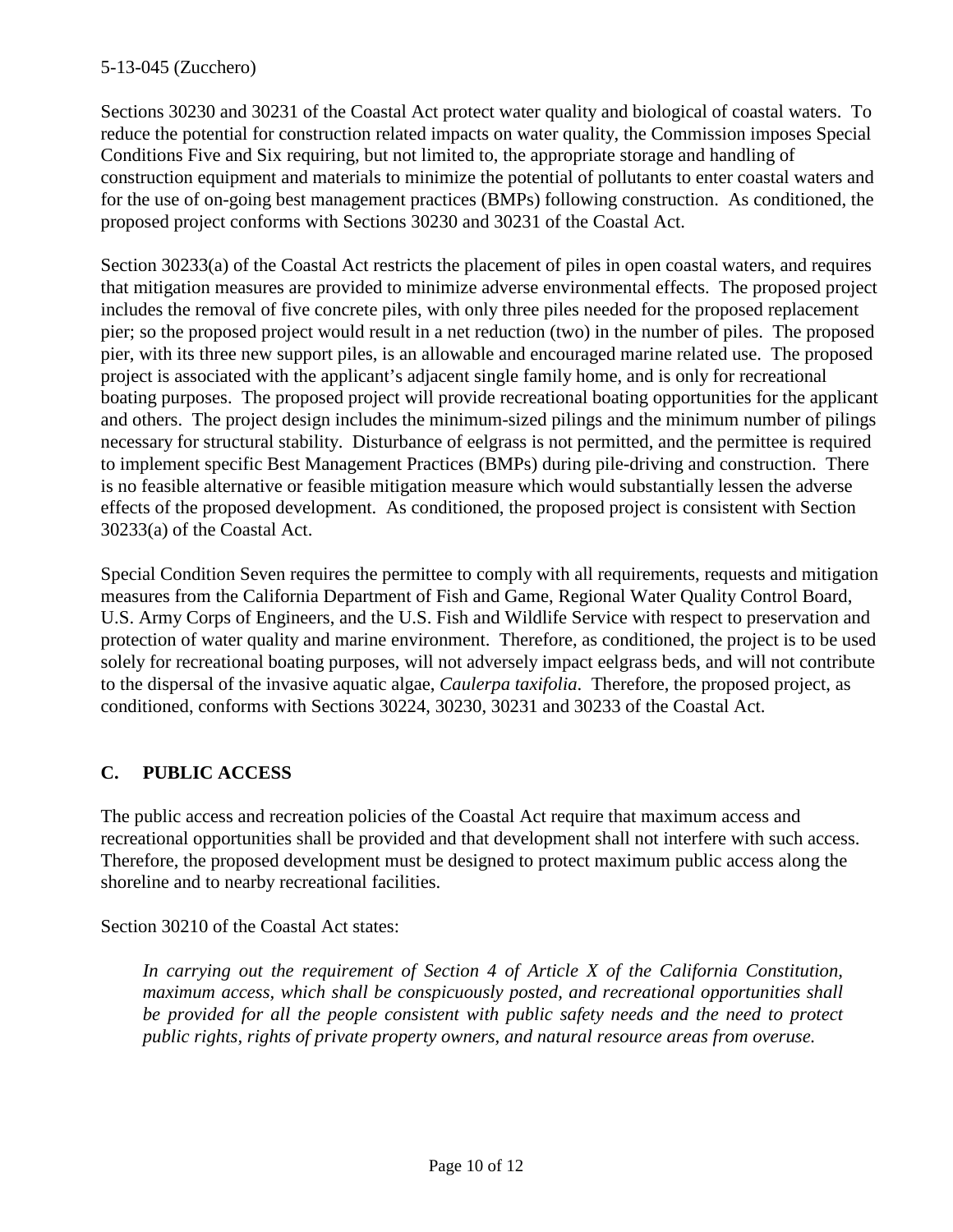Section 30211 of the Coastal Act states:

*Development shall not interfere with the public's right of access to the sea where acquired through use or legislative authorization, including, but not limited to, the use of dry sand and rocky coastal beaches to the first line of terrestrial vegetation.*

Section 30221 of the Coastal Act states:

*Oceanfront land suitable for recreational use shall be protected for recreational use and development unless present and foreseeable future demand for public or commercial recreational activities that could be accommodated on the property is already adequately provided for in the area.*

The proposed project will not have any significant adverse effect on public access. The project site includes a segment of the Alamitos Bay Shoreline Trail (City right-of-way), a public pedestrian accessway that runs along the shoreline between the applicant's house and the applicant's pier (Exhibit #4). The certified City of Long Beach LCP designates this fifteen-foot wide City right-of-way as a shoreline public accessway. No development is proposed in the City right-of-way. The proposed pier is situated immediately seaward of the City right-of-way (Exhibit #6).

The applicant's house is situated immediately inland of the fifteen-foot wide City right-of-way that the certified City of Long Beach LCP designates as the Alamitos Bay Shoreline Trail (public walkway). This segment of the public walkway (the segment fronting the applicant's property) was recently improved pursuant to Coastal Development Permit 5-12-088 (City of Long Beach). The area (beach) situated on the seaward side of the City right-of-way is actually an intertidal mudflat as the bay waters reach the seawall that comprises the edge of the City right-of-way during high tides.

Special Condition Two protects public access along the water by prohibiting the permittee from obstructing or interfering with public access along the City right-of-way and the shoreline area located seaward of the permittee's private property, except for the temporary disruptions that may occur during the completion of the permitted development. The permittee is required to maintain the City right-ofway consistent with the final plans approved pursuant to Coastal Development Permit 5-12-088 (City of Long Beach) and free of any obstructions to public access. Therefore, as conditioned, the proposed development will not have any adverse impact on public access to the coast or to nearby recreational facilities. Thus, as conditioned, the proposed development conforms with the public access policies of the Coastal Act.

# **D. LOCAL COASTAL PROGRAM (LCP)**

A coastal development permit is required from the Commission for the proposed development because it is located within the Commission's area of original jurisdiction. The Commission's standard of review for the proposed development is the Chapter 3 policies of the Coastal Act. The City of Long Beach certified LCP is advisory in nature and may provide guidance. The Commission certified the City of Long Beach LCP on July 22, 1980. As conditioned, the proposed development is consistent with Chapter 3 of the Coastal Act and with the certified LCP for the area.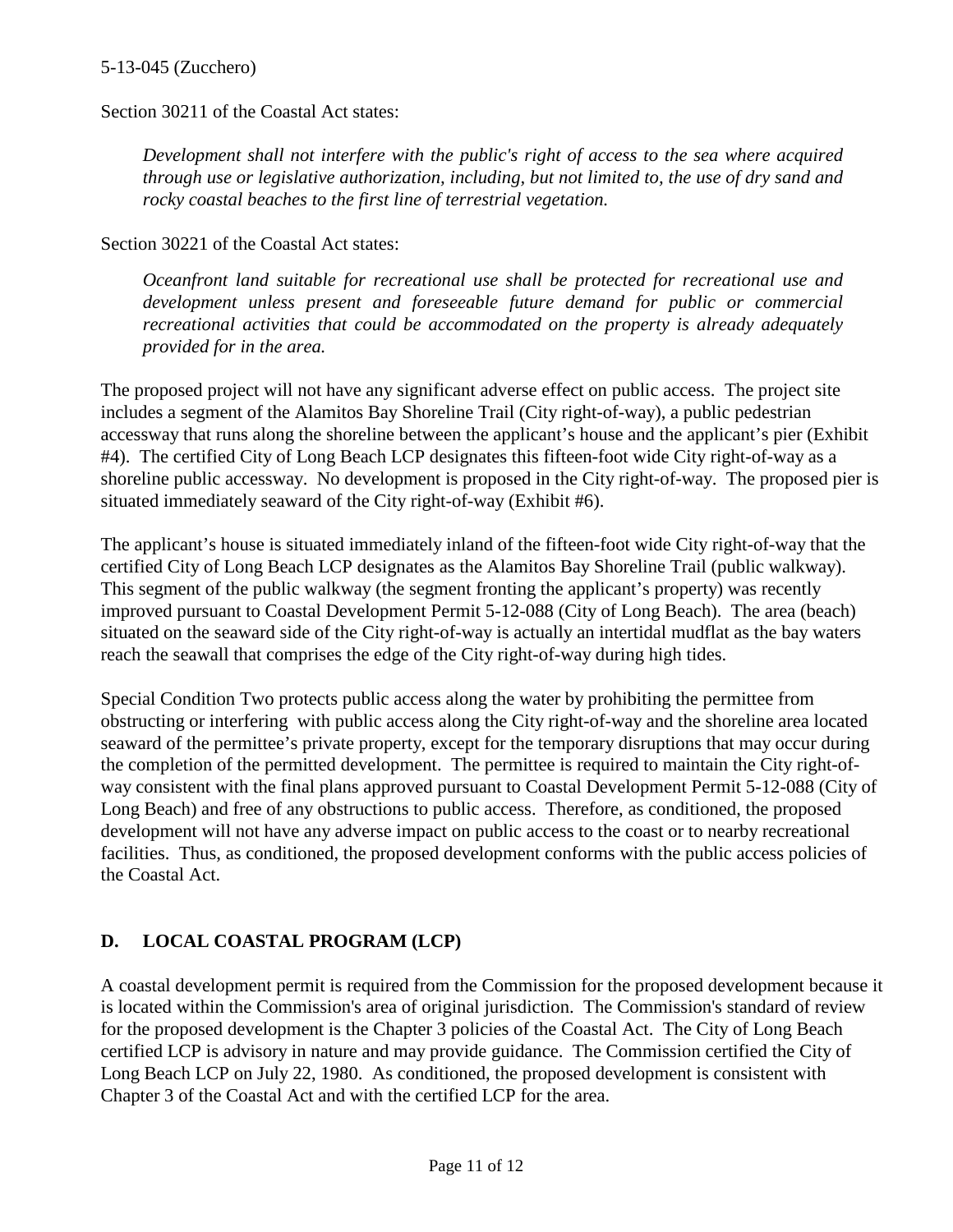# **E. CALIFORNIA ENVIRONMENTAL QUALITY ACT (CEQA)**

Section 13096 of the California Code of Regulations requires Commission approval of coastal development permit application to be supported by a finding showing the application, as conditioned by any conditions of approval, to be consistent with any applicable requirements of the California Environmental Quality Act (CEQA). Section 21080.5(d)(2)(A) of CEQA prohibits a proposed development from being approved if there are feasible alternatives or feasible mitigation measures available which would substantially lessen any significant adverse effect which the activity may have on the environment.

As conditioned, there are no feasible alternatives or feasible mitigation measures available which would substantially lessen any significant adverse effect which the activity may have on the environment. Therefore, the Executive Director determines that the proposed project, as conditioned to mitigate the identified impacts, is the least environmentally damaging feasible alternative and can be found consistent with the requirements of the Coastal Act to conform to CEQA.

# **Appendix A - Substantive File Documents**

- 1. City of Long Beach Certified Local Coastal Program (LCP), 7/22/80.
- 2. Coastal Development Permit 5-12-088 (City of Long Beach Public Walkway 5609 Sorrento Drive).
- 3. Coastal Development Permit 5-07-120 (Murdoch Dock– 5609 Sorrento Drive).
- 4. Coastal Development Permit 5-02-048 (Kober Dock 5615 Sorrento Drive).
- 5. Preliminary Eelgrass Survey Report and Caulerpa Taxifolia Survey, 5609 E. Sorrento Drive, Long Beach, by Dive Works, October 22, 2012.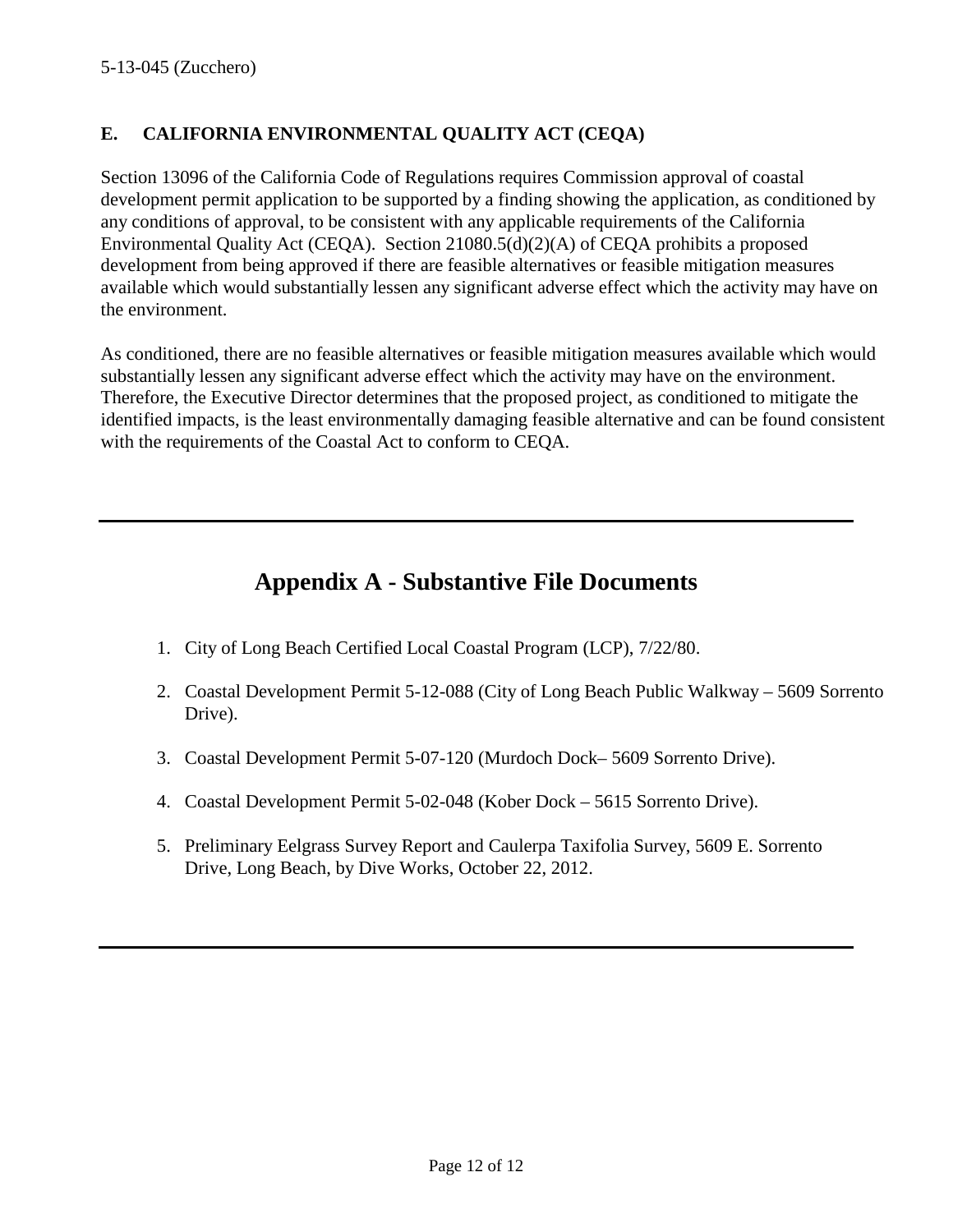# **City of Long Beach**

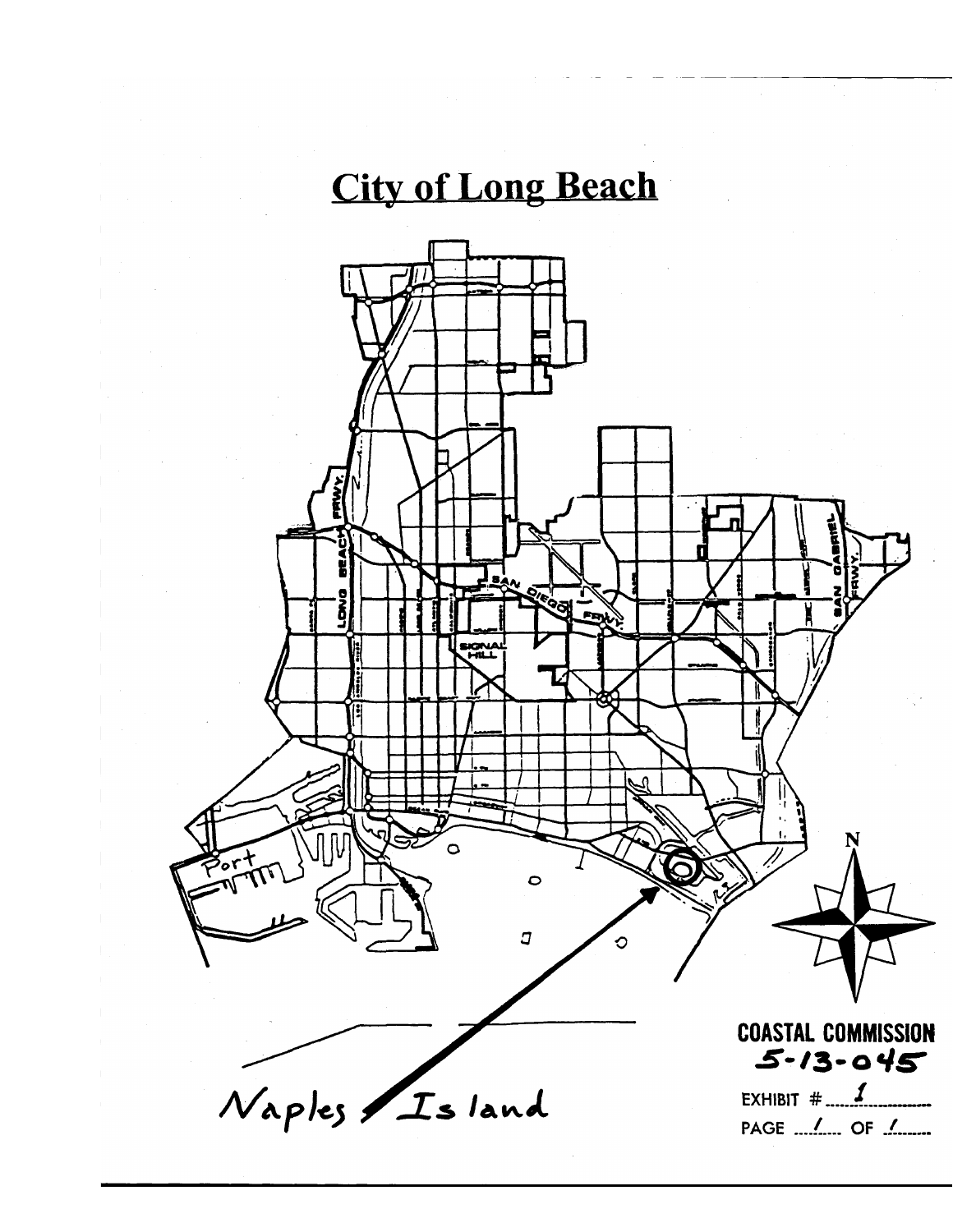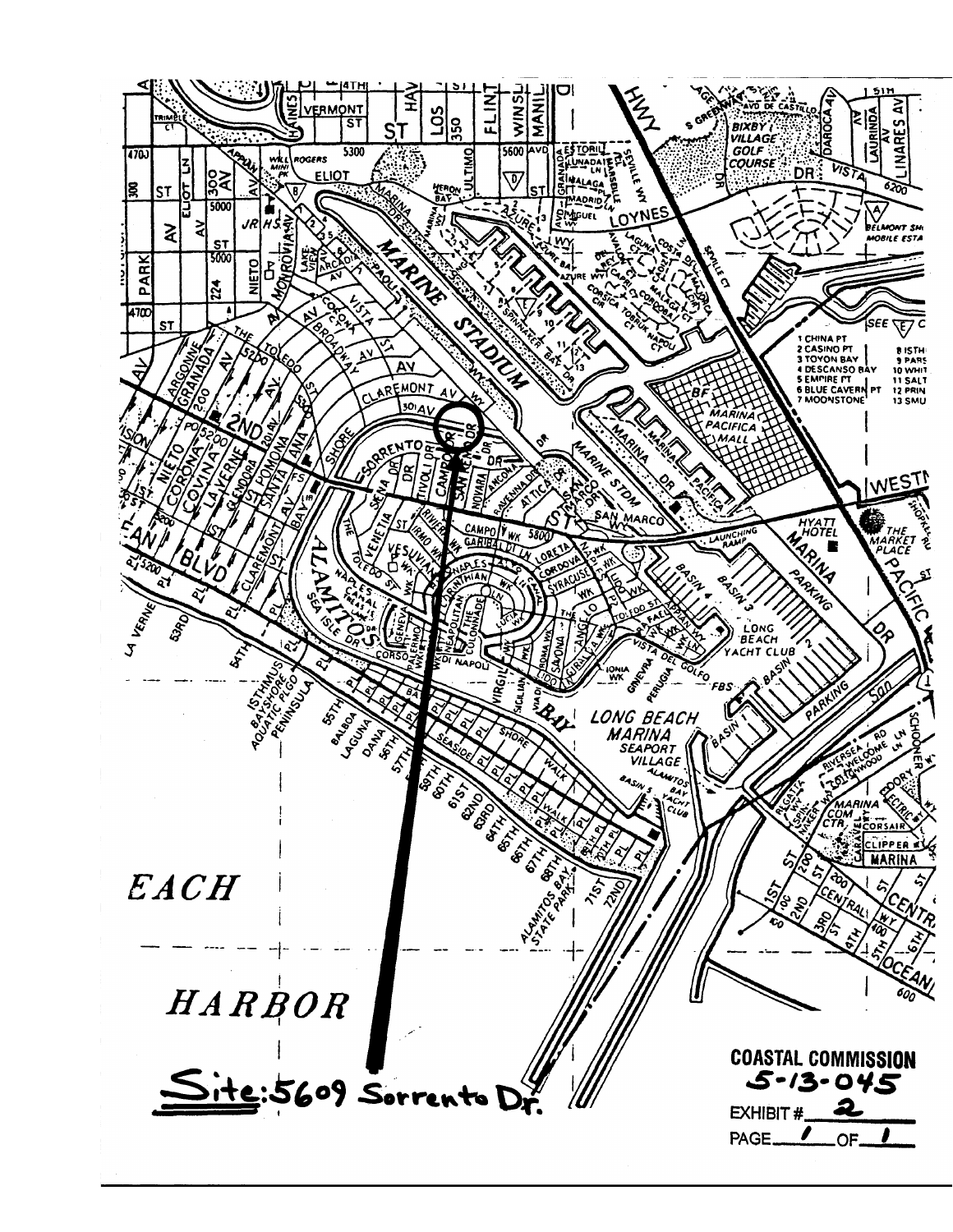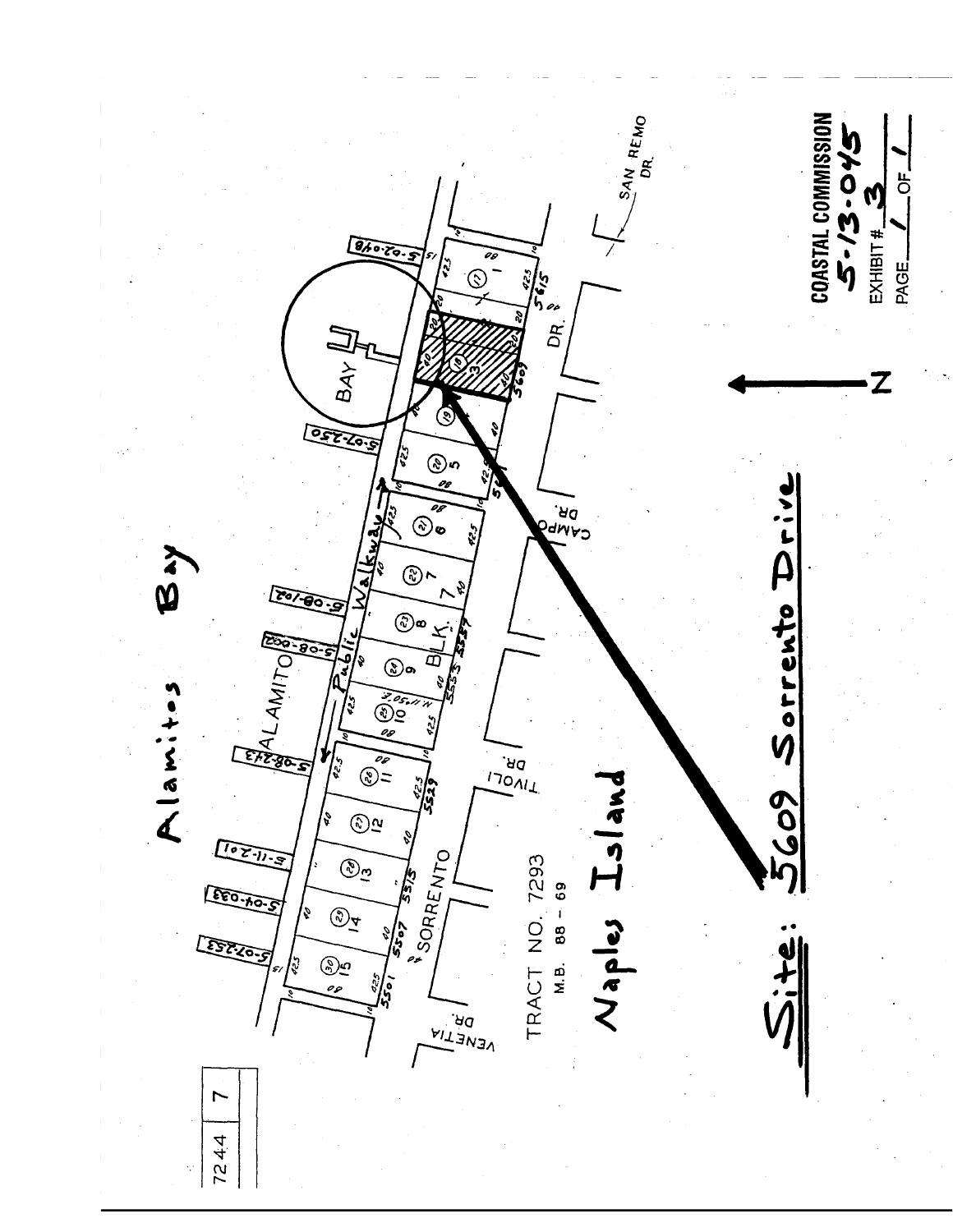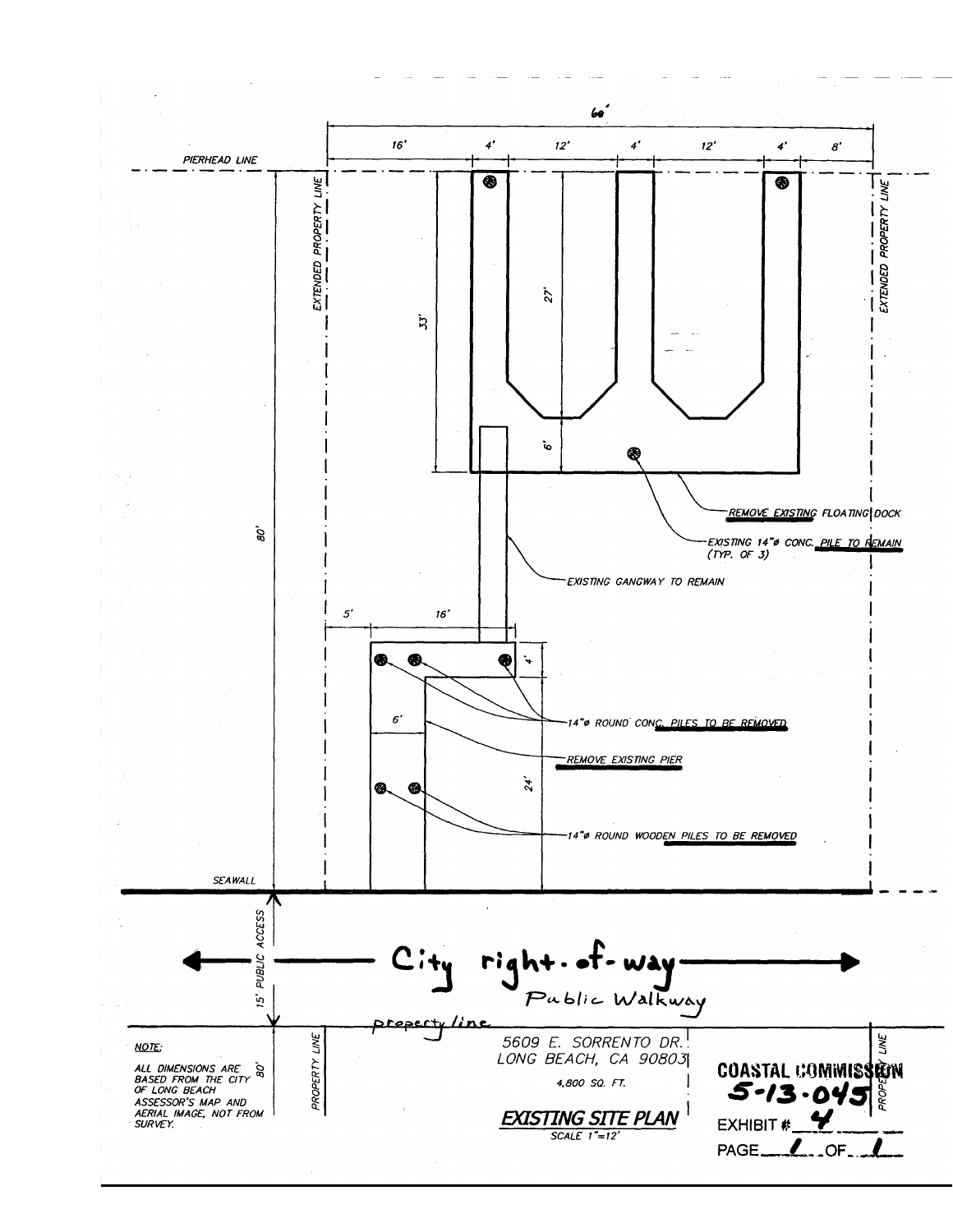